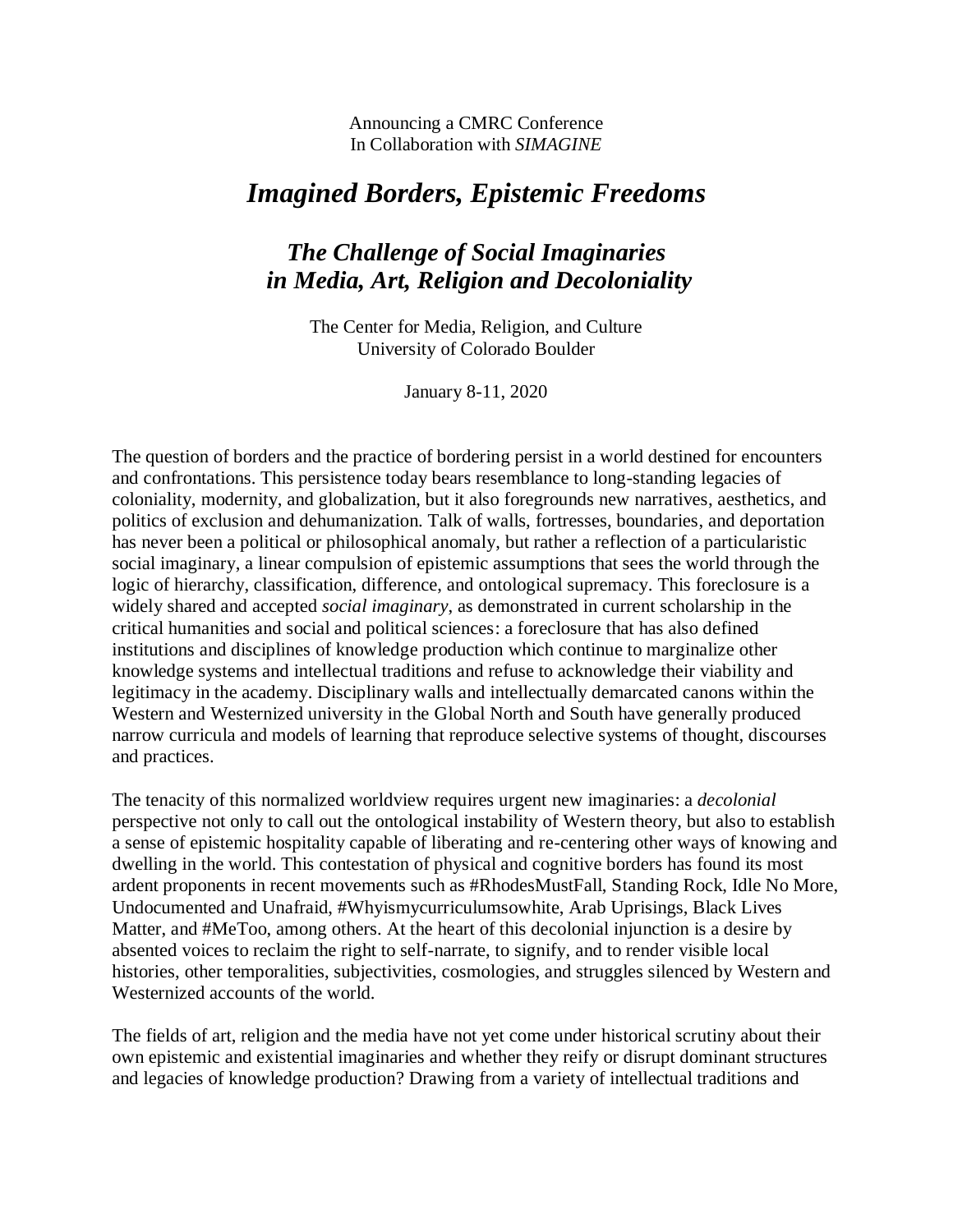established academic disciplines, these fields risk carrying the same blind spots, the same foreclosures, the same ontological foundations, and the same centered claims to universality. What can a decolonial critique then do to avoid a zero-sum epistemology? And how can we develop new decolonial imaginaries as an invitation to undo the Eurocentrism of our paradigms, challenge the verticality of our pedagogical designs, and achieve an ethics of interpretation, an epistemic justice whereby theories from the South or from 'the margins' in the North are not treated merely as local or subjective? The decolonial attitude challenges us to avoid embracing singular universalities, and rethink altogether the hierarchies of global-local and of universalparticular that underlie this world's inequality.

This will be the ninth in a series of successful international conferences held by the Center for Media, Religion, and Culture in Boulder. The previous meetings have brought together an interdisciplinary community of scholars for focused conversations on emerging issues in media and religion. Each has proven to be an important landmark in the development of theory and method in its respective area and has resulted in important collaborations, publications, and resources for further research and dialogue.

The 2020 conference is organized in conjunction with *SIMAGINE,* an international and interdisciplinary research consortium bringing together partners from the USA, the UK, Europe and South-Africa; it is hosted by the University of Humanistic Studies in Utrecht, the Netherlands, and dedicated to the study of social imaginaries between secularity and religion in a globalizing world. *SIMAGINE* has organized conferences on 'Religion, Community, Borders' leading to a special issue of the open access *Journal for Religion and Transformation* in December 2019. In 2018 the consortium published the volume *Social Imaginaries in a Globalizing World.*

The conference will feature keynote lectures and keynote conversations, as well as thematic panels and artistic performances. We invite papers and panels from across disciplines, intellectual traditions, and geographic locations that engage with these questions and beyond. Possible topics could include but are not limited to:

- Borders, Bordering, Border Zones between the Imaginary and the Real
- Modernity, Secularity, Religious Legacies and Universality
- Social Imaginaries and (the Critique of) Anthropocentrism
- Coloniality and Decolonial Epistemologies
- What Counts as Critical Theory and Decolonial Critique?
- What Counts as Religion in the Decolonial Imaginary?
- Big Data, Algorithmic Culture, and (De)Coloniality
- Decolonial Intersectionalities
- Decolonial Feminisms
- Decolonizing Race, Ethnicity, and Identity
- Decolonial Pedagogy, Methodology, and Praxis.
- Media, Religion, and Theoretical Provincialism
- Media, Arts, and Decolonial Theory
- Media, Religion, the Other, and the Subaltern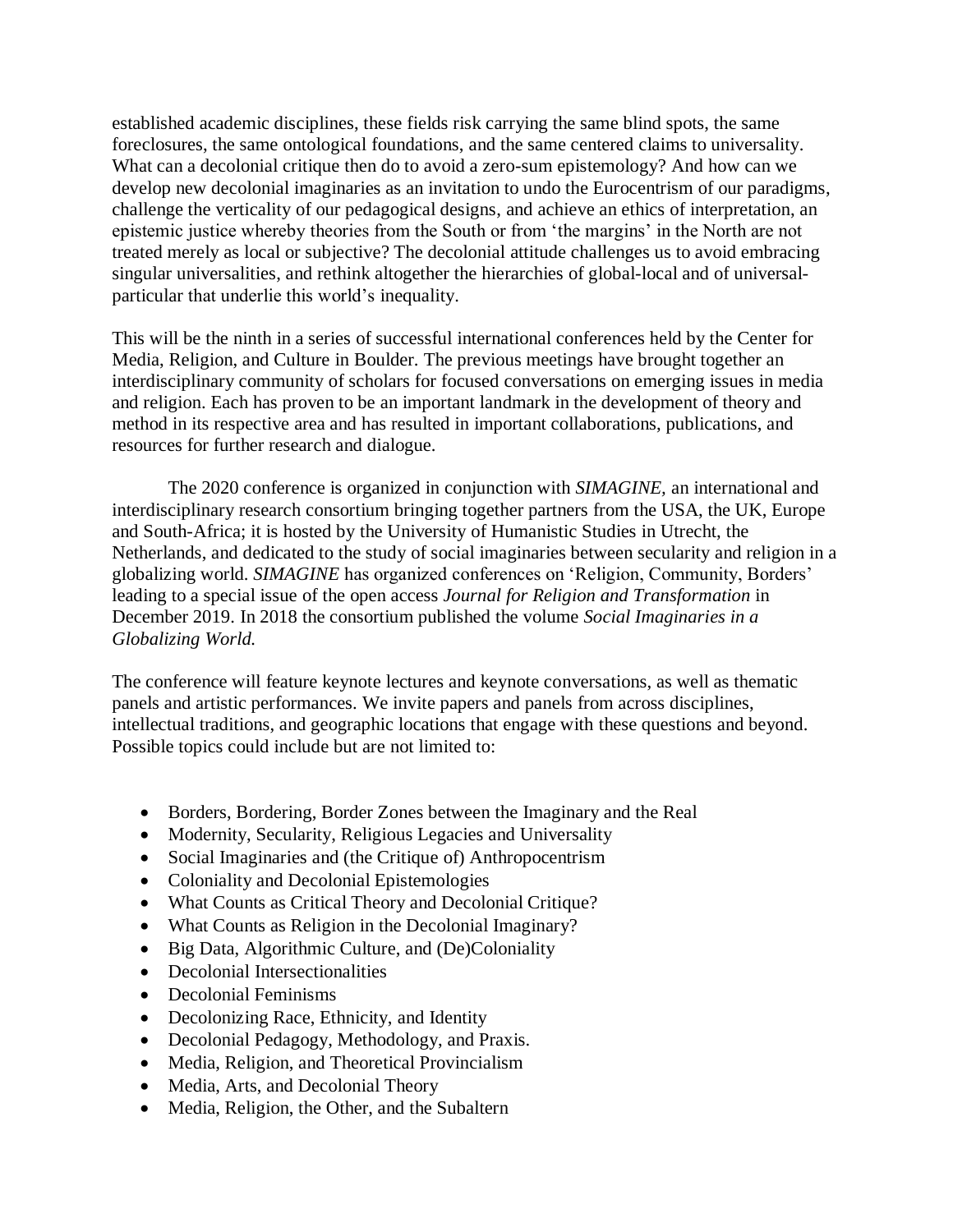- Religion, Theology, and Social Imaginaries
- Social Imaginaries and (the Critique) of Neoliberalist Globalization
- Geopolitics of Knowledge Production
- Language, Publishing, and Boundaries of Learning
- Imagination and Worldview Education: Interreligious Dialogue
- Queering the Archives

#### **Confirmed Featured Speakers:**

#### **Ann Stoler**

Ann Laura Stoler is Willy Brandt Distinguished University Professor of Anthropology and Historical Studies at The New School for Social Research. Stoler is the director of the [Institute for Critical Social](http://www.criticalsocialinquiry.org/)  [Inquiry.](http://www.criticalsocialinquiry.org/) She has worked for some thirty years on the politics of knowledge, colonial governance, racial epistemologies, the sexual politics of empire, and ethnography of the archives. She has been a visiting professor at the École des Hautes Études, the École Normale Supérieure and Paris 8, Cornell University's School of Criticism and Theory, Birzeit University in Ramallah, the Johannesburg Workshop

in Theory and Criticism, Irvine's School of Arts and Literature, and the Bard Prison Initiative. Recent interviews with her are available at [Savage Minds,](http://savageminds.org/2014/12/19/doing-concept-work-an-interview-with-ann-stoler-about-the-institute-for-critical-social-inquiry/) [Le Monde,](http://www.criticalsocialinquiry.org/s/Lemonde.pdf) and [Public Culture,](http://www.criticalsocialinquiry.org/s/PUBLIC-CULTURE-INTERVIEW-2012.pdf) as well as [Pacifica Radio](http://www.againstthegrain.org/program/761/tues-81313-what-empire-ruins) and [here.](http://www.criticalsocialinquiry.org/s/Ecrire-lHistoire-interview-26-juin-2014.doc) Her books include *[Carnal Knowledge and Imperial Power: Race and](https://www.amazon.com/Carnal-Knowledge-Imperial-Power-Intimate/dp/0520262468)  [the Intimate in Colonial Rule](https://www.amazon.com/Carnal-Knowledge-Imperial-Power-Intimate/dp/0520262468)* (2002, 2010), *[Along the Archival Grain: Epistemic Anxieties and](https://www.amazon.com/Along-Archival-Grain-Epistemic-Anxieties/dp/0691146365)  [Colonial Common Sense](https://www.amazon.com/Along-Archival-Grain-Epistemic-Anxieties/dp/0691146365)* (2009) and the edited volumes *[Tensions of Empire: Colonial Cultures in](https://www.amazon.com/Tensions-Empire-Frederick-Cooper/dp/0520206053)  [a Bourgeois World](https://www.amazon.com/Tensions-Empire-Frederick-Cooper/dp/0520206053)* (with Frederick Cooper, 1997), *[Imperial Debris: On Ruins and Ruination](https://www.amazon.com/Imperial-Debris-Ann-Laura-Stoler/dp/0822353482)* (2013), and *[Duress: Imperial Durabilities in Our Times](https://www.amazon.com/Duress-Imperial-Durabilities-Franklin-Center/dp/0822362678)* (2016).

### **Catherine Walsh**

Catherine Walsh is a Senior Professor and Director of the Latin American Cultural Studies Doctoral Program at the Universidad Andina Simon Bolivar in Quito. Walsh also directs the Fondo Documental Afro-Andino, a project dedicated to the recuperation of knowledge in Afro-Ecuadorian communities, and the Intercultural Workshop on Indigenous and Afro voices of the Americas. She has been an invited professor and scholar throughout the Americas. Her current research interests include the geopolitics of knowledge,

decolonial thought and pedagogies, interculturality, and the political-epistemic force of present day Afro Andean and Indigenous movements, including with regard to the re-founding of State. Her recent publications include, among others, *Interculturalidad, Estado, Sociedad: Luchas (de)coloniales de nuestra epoca* (Quito: Universidad Andina Simon Bolivar/Abya Yala, 2009); "The (De)Coloniality of Knowledge, Life, and Nature: The N.A.-Andean FTA, Indigenous Movements, and Regional Alternatives," in Shefner and Fernandez-Kelley (eds). *Alternative*